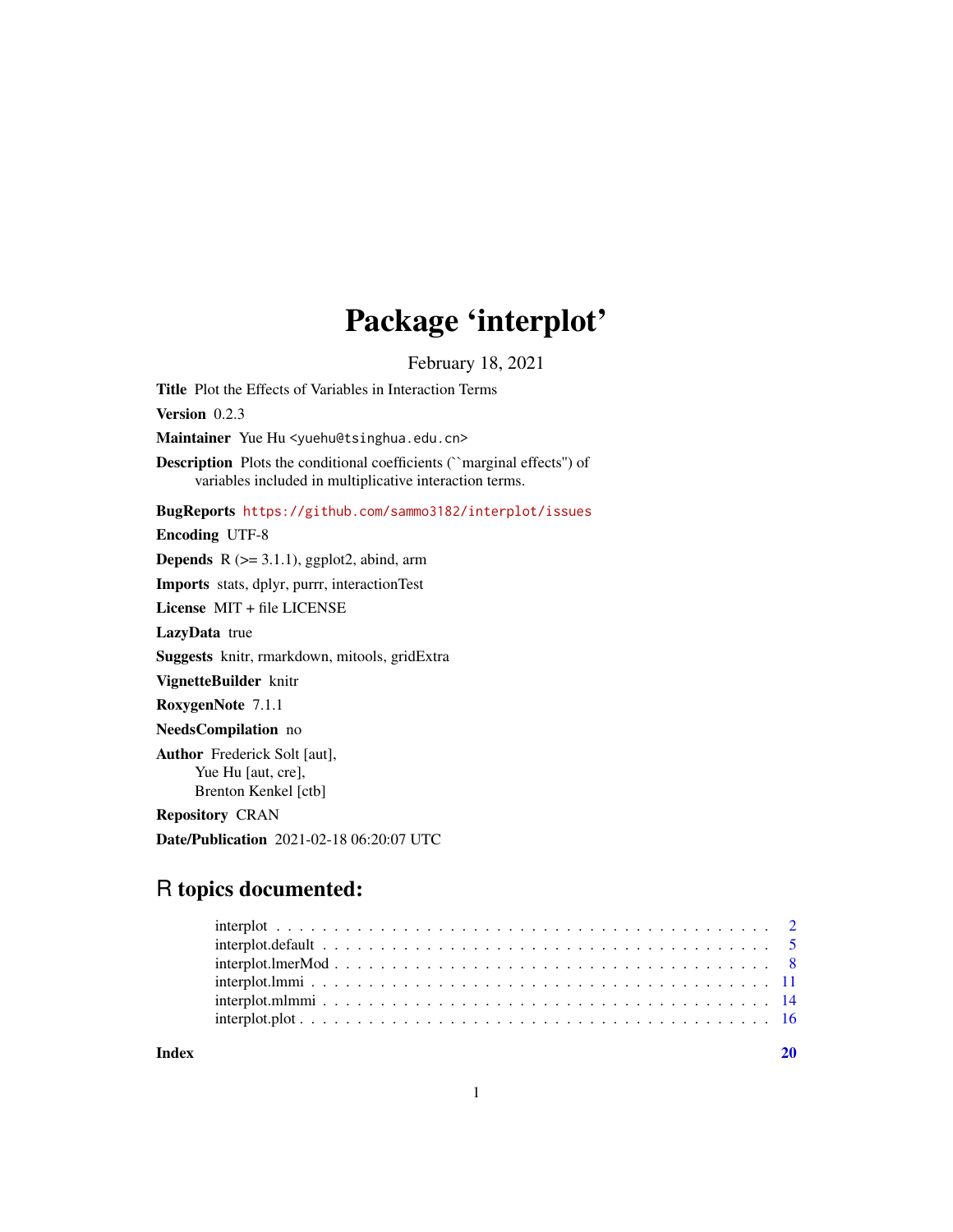#### Description

interplot is a generic function to produce a plot of the coefficient estimates of one variable in a two-way interaction conditional on the values of the other variable in the interaction term. The function invokes particular methods which depend on the [class](#page-0-0) of the first argument.

#### Usage

```
interplot(
 m,
  var1,
 var2,
 plot = TRUE,
 steps = NULL,
  ci = 0.95,adjCI = FALSE,hist = FALSE,
 var2_ddt = NA,
 predPro = FALSE,
 var2_vals = NULL,
 point = FALSE,
  sims = 1000,xmin = NA,
  xmax = NA,
 ercolor = NA,
  esize = 0.5,
  ralpha = 0.5,
  rfill = "grey70",
  stats_cp = "none",
  txt_caption = NULL,
  ...
```
#### Arguments

)

| m                | A model object including an interaction term, or, alternately, a data frame gen-<br>erated by an earlier call to interplot using the argument plot = FALSE.                                               |
|------------------|-----------------------------------------------------------------------------------------------------------------------------------------------------------------------------------------------------------|
| var1             | The name (as a string) of the variable of interest in the interaction term; its<br>conditional coefficient estimates will be plotted.                                                                     |
| var <sub>2</sub> | The name (as a string) of the other variable in the interaction term                                                                                                                                      |
| plot             | A logical value indicating whether the output is a plot or a dataframe including<br>the conditional coefficient estimates of var1, their upper and lower bounds, and<br>the corresponding values of var2. |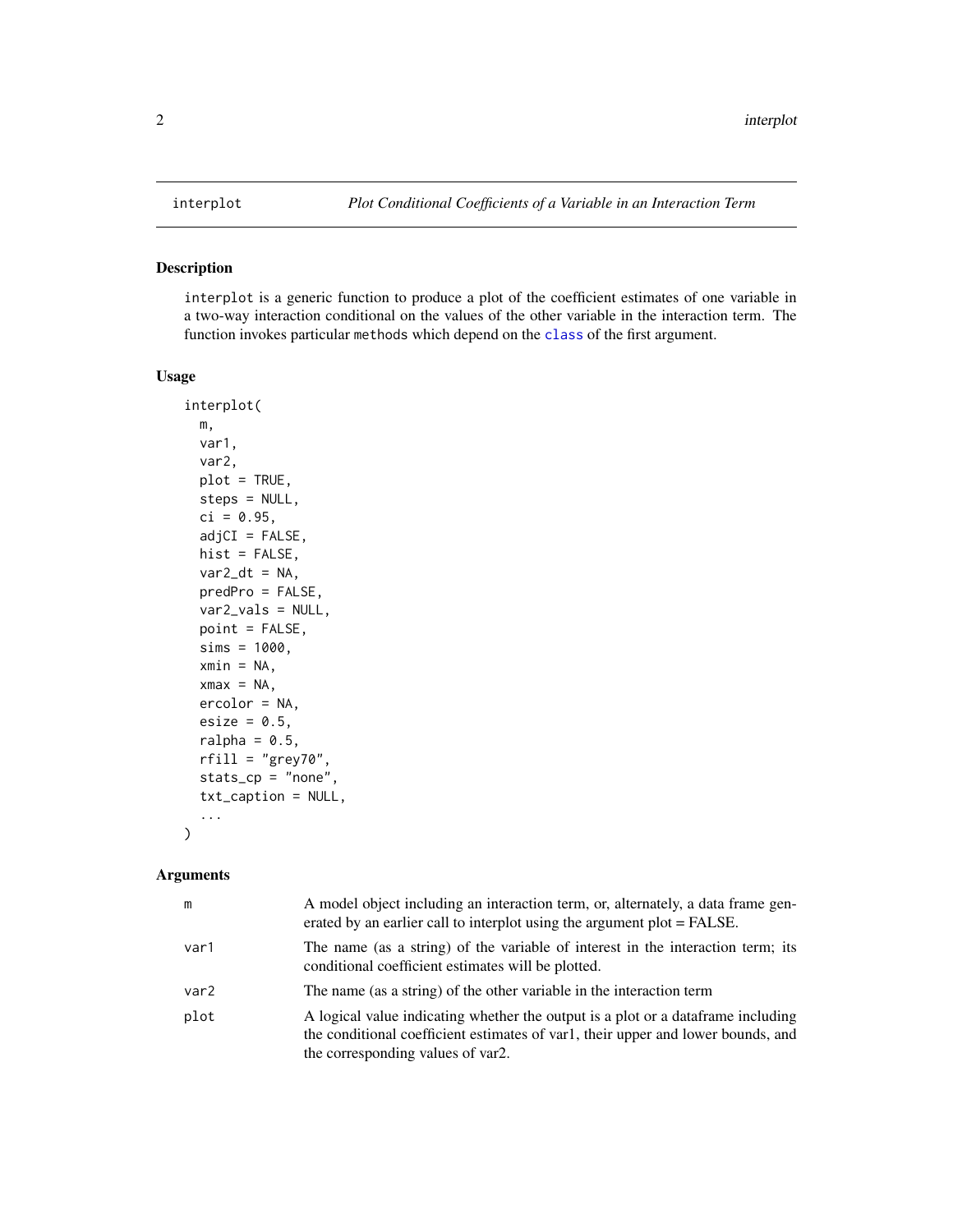<span id="page-2-0"></span>

| steps       | Desired length of the sequence. A non-negative number, which for seq and<br>seq.int will be rounded up if fractional. The default is 100 or the unique cate-<br>gories in the var2 (when it is less than 100. Also see unique).                                                                                                                                                                                                                                                                                                                                                                                                                                                                                                                                                                                                   |
|-------------|-----------------------------------------------------------------------------------------------------------------------------------------------------------------------------------------------------------------------------------------------------------------------------------------------------------------------------------------------------------------------------------------------------------------------------------------------------------------------------------------------------------------------------------------------------------------------------------------------------------------------------------------------------------------------------------------------------------------------------------------------------------------------------------------------------------------------------------|
| сi          | A numeric value defining the confidence intervals. The default value is 95%<br>$(0.95)$ .                                                                                                                                                                                                                                                                                                                                                                                                                                                                                                                                                                                                                                                                                                                                         |
| adjCI       | A logical value indication if applying the adjustment of confidence intervals to<br>control the false discovery rate following the Esarey and Sumner (2017) pro-<br>cedure. (See also Benjamini and Hochberg 1995.) The default is FALSE; the<br>plot presents the confidence intervals suggested by Brambor, Clark, and Golder<br>(2006). The functions dealing with multilevel model outputs in this package do<br>not equip with this argument, because there is the controversy on the accurate<br>degrees of freedom for multilevel models, esp. when random effect is engaged<br>and the degrees of freedom is a necessary information to conduct the CI adjust-<br>ment. See e.g., https://stat.ethz.ch/pipermail/r-help/2006-May/094765.html and<br>https://stat.ethz.ch/pipermail/r-sig-mixed-models/2008q1/000517.html. |
| hist        | A logical value indicating if there is a histogram of 'var2' added at the bottom<br>of the conditional effect plot.                                                                                                                                                                                                                                                                                                                                                                                                                                                                                                                                                                                                                                                                                                               |
| var2_dt     | A numerical value indicating the frequency distribution of 'var2'. It is only used<br>when 'hist $==TRUE'$ . When the object is a model, the default is the distribution<br>of 'var2' of the model.                                                                                                                                                                                                                                                                                                                                                                                                                                                                                                                                                                                                                               |
| predPro     | A logical value with default of 'FALSE'. When the 'm' is an object of class<br>'glm' or 'glmerMod' and the argument is set to 'TRUE', the function will plot<br>predicted probabilities at the values given by 'var2_vals'.                                                                                                                                                                                                                                                                                                                                                                                                                                                                                                                                                                                                       |
| var2_vals   | A numerical value indicating the values the predicted probabilities are estimated,<br>when 'predPro' is 'TRUE'.                                                                                                                                                                                                                                                                                                                                                                                                                                                                                                                                                                                                                                                                                                                   |
| point       | A logical value determining the format of plot. By default, the function produces<br>a line plot when var2 takes on ten or more distinct values and a point (dot-and-<br>whisker) plot otherwise; option TRUE forces a point plot.                                                                                                                                                                                                                                                                                                                                                                                                                                                                                                                                                                                                |
| sims        | Number of independent simulation draws used to calculate upper and lower<br>bounds of coefficient estimates: lower values run faster; higher values produce<br>smoother curves.                                                                                                                                                                                                                                                                                                                                                                                                                                                                                                                                                                                                                                                   |
| xmin        | A numerical value indicating the minimum value shown of x shown in the graph.<br>Rarely used.                                                                                                                                                                                                                                                                                                                                                                                                                                                                                                                                                                                                                                                                                                                                     |
| xmax        | A numerical value indicating the maximum value shown of x shown in the graph.<br>Rarely used.                                                                                                                                                                                                                                                                                                                                                                                                                                                                                                                                                                                                                                                                                                                                     |
| ercolor     | A character value indicating the outline color of the whisker or ribbon.                                                                                                                                                                                                                                                                                                                                                                                                                                                                                                                                                                                                                                                                                                                                                          |
| esize       | A numerical value indicating the size of the whisker or ribbon.                                                                                                                                                                                                                                                                                                                                                                                                                                                                                                                                                                                                                                                                                                                                                                   |
| ralpha      | A numerical value indicating the transparency of the ribbon.                                                                                                                                                                                                                                                                                                                                                                                                                                                                                                                                                                                                                                                                                                                                                                      |
| rfill       | A character value indicating the filling color of the ribbon.                                                                                                                                                                                                                                                                                                                                                                                                                                                                                                                                                                                                                                                                                                                                                                     |
| stats_cp    | A character value indicating what statistics to present as the plot note. Three<br>options are available: "none", "ci", and "ks". The default is "none". See the<br>Details for more information.                                                                                                                                                                                                                                                                                                                                                                                                                                                                                                                                                                                                                                 |
| txt_caption | A character string to add a note for the plot, a value will sending to ggplot2::labs(caption<br>$=$ txt_caption $)).$                                                                                                                                                                                                                                                                                                                                                                                                                                                                                                                                                                                                                                                                                                             |
| $\ddots$    | Other ggplot aesthetics arguments for points in the dot-whisker plot or lines in<br>the line-ribbon plots. Not currently used.                                                                                                                                                                                                                                                                                                                                                                                                                                                                                                                                                                                                                                                                                                    |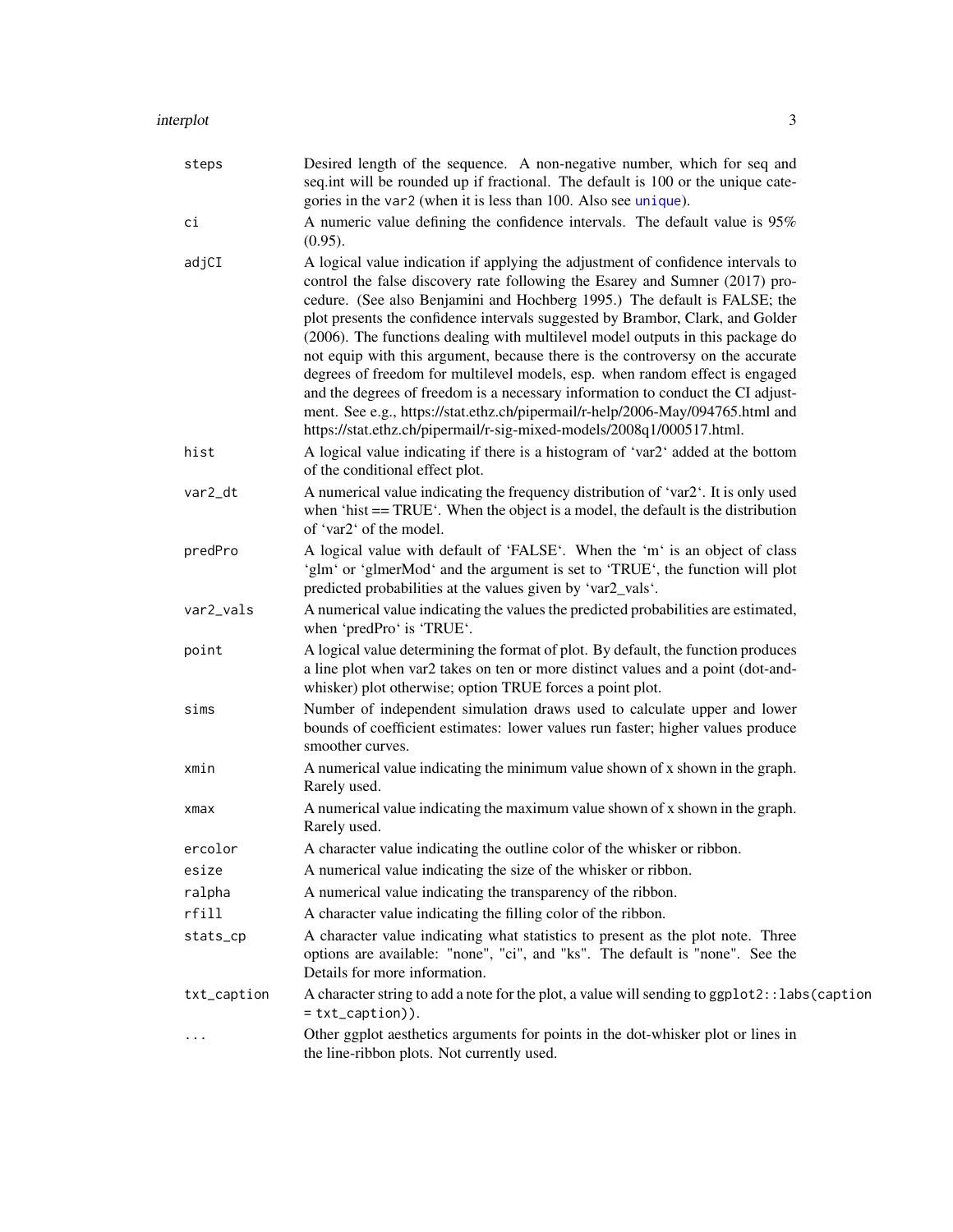<span id="page-3-0"></span>interplot visualizes the changes in the coefficient of one term in a two-way interaction conditioned by the other term. In the current version, the function works with interactions in the following classes of models:

- Ordinary linear models (object class: lm);
- Generalized linear models (object class: glm);
- Linear mixed-effects models (object class: lmerMod);
- Generalized linear mixed-effects models (object class: glmerMod);
- Ordinary linear models with imputed data (object class: list);
- Generalized linear models with imputed data (object class: list)
- Linear mixed-effects models with imputed data (object class: list);
- Generalized linear mixed-effects models with imputed data (object class: list).

The examples below illustrate how methods invoked by this generic deal with different type of objects.

Because the output function is based on [ggplot](#page-0-0), any additional arguments and layers supported by ggplot2 can be added with the +.

interplot visualizes the conditional effect based on simulated marginal effects. The simulation provides a probabilistic distribution of moderation effect of the conditioning variable (var2) at every preset values (including the minimum and maximum values) of the conditioned variable (var1), denoted as Emin and Emax. This output allows the function to further examine the conditional effect statistically in two ways. One is to examine if the distribution of  $Emax - Emin$  covers zero. The other is to directly compare Emin and Emax through statistical tools for distributional comparisons. Users can choose either method by setting the argument stats\_cp to "ci" or "ks".

- "ci" provides the confidence interval of the difference of  $Emax-Emin$ . An interval including 0 suggests no statistical difference before and after the conditional effect is applied, and vise versa.
- "ks" presents the result of a two-sample Kolmogorov-Smirnov test of the simulated distributions of Emin and Emax. The output includes a D statistics and a p-value of the null hypothesis that the two distributions come from the same distribution at the 0.05 level.

See an illustration in the package vignette.

#### Value

The function returns a ggplot object.

#### Source

Benjamini, Yoav, and Yosef Hochberg. 1995. "Controlling the False Discovery Rate: A Practical and Powerful Approach to Multiple Testing". Journal of the Royal Statistical Society, Series B 57(1): 289–300.

Brambor, Thomas, William Roberts Clark, and Matt Golder. "Understanding interaction models: Improving empirical analyses". Political Analysis 14.1 (2006): 63-82.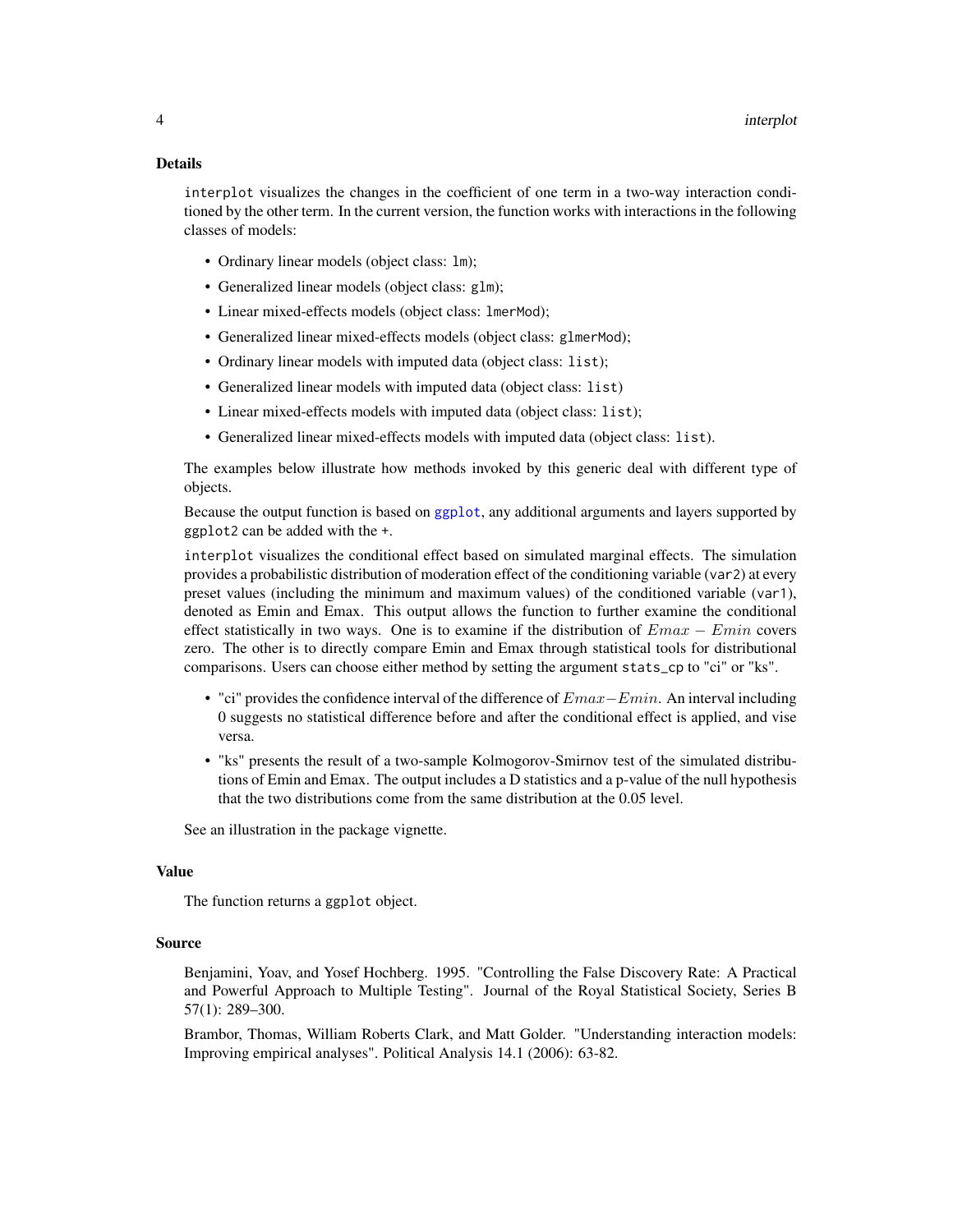#### <span id="page-4-0"></span>interplot.default 5

Esarey, Justin, and Jane Lawrence Sumner. 2015. "Marginal Effects in Interaction Models: Determining and Controlling the False Positive Rate". URL: [https://jee3.web.rice.edu/interactio](https://jee3.web.rice.edu/interaction-overconfidence.pdf)n-overconfidence. [pdf](https://jee3.web.rice.edu/interaction-overconfidence.pdf).

#### Examples

```
data(mtcars)
m_cyl \leq Im(mpg \sim wt * cyl, data = mtcars)library(interplot)
# Plot interactions with a continous conditioning variable
interplot(m = m_cyl, var1 = 'cyl', var2 = 'wt') +xlab('Automobile Weight (thousands lbs)') +
ylab('Estimated Coefficient for Number of Cylinders') +
ggtitle('Estimated Coefficient of Engine Cylinders\non Mileage by Automobile Weight') +
theme(plot.title = element_text(face='bold'))
# Plot interactions with a categorical conditioning variable
interplot(m = m_cyl, var1 = 'wt', var2 = 'cyl') +xlab('Number of Cylinders') +
ylab('Estimated Coefficient for Automobile Weight (thousands lbs)') +
ggtitle('Estimated Coefficient of Automobile Weight \non Mileage by Engine Cylinders') +
```

| interplot.default | Plot Conditional Coefficients in (Generalized) Linear Models with In- |
|-------------------|-----------------------------------------------------------------------|
|                   | <i>teraction Terms</i>                                                |
|                   |                                                                       |

#### Description

interplot.default is a method to calculate conditional coefficient estimates from the results of (generalized) linear regression models with interaction terms.

#### Usage

```
## Default S3 method:
interplot(
 m,
  var1,
  var2,
 plot = TRUE,
  steps = NULL,
  ci = 0.95,
  adjCI = FALSE,
 hist = FALSE,var2_dt = NA,
  predPro = FALSE,
```
theme(plot.title = element\_text(face='bold'))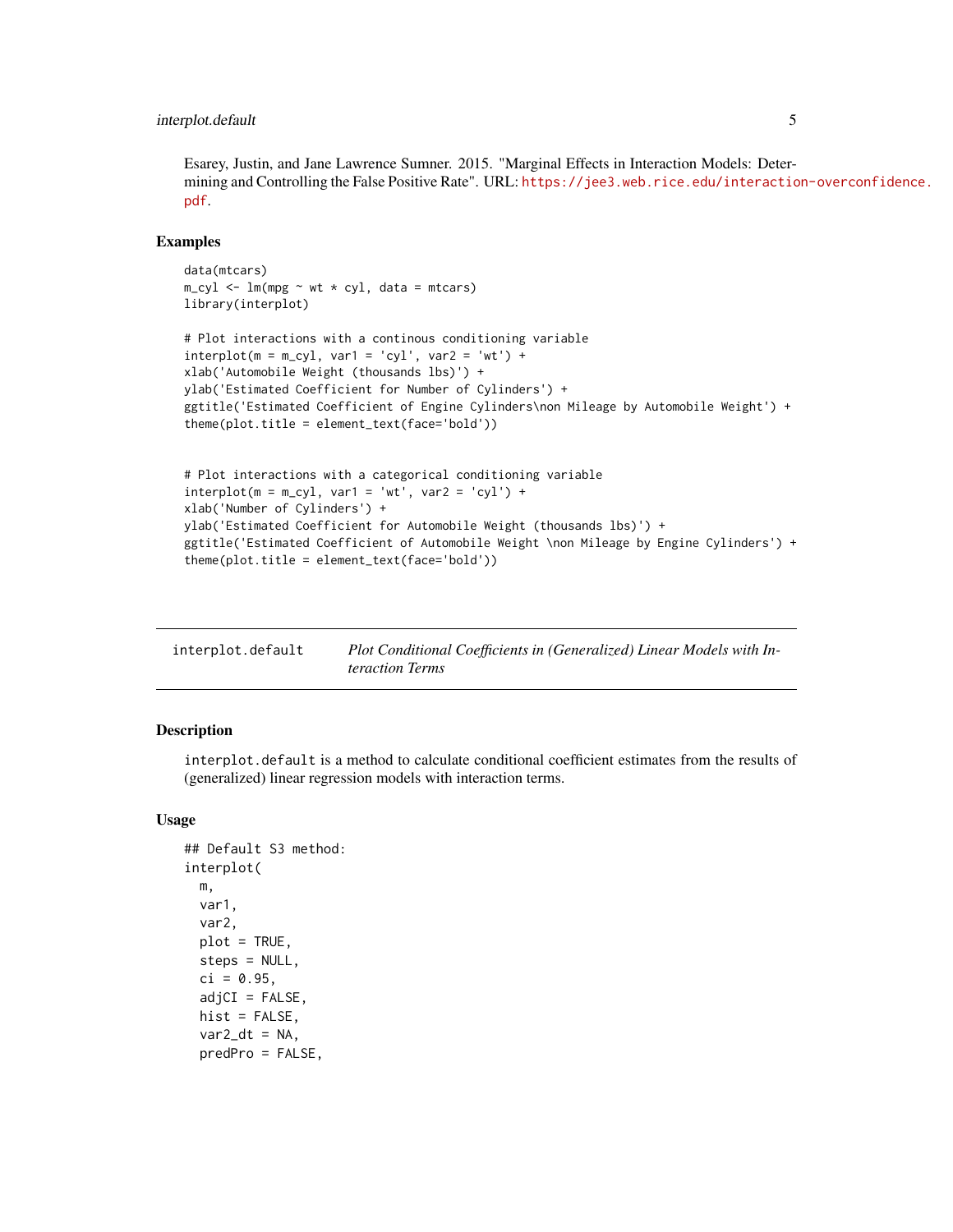```
var2_vals = NULL,
 point = FALSE,
 sims = 1000,xmin = NA,
 xmax = NA,
 ercolor = NA,
 esize = 0.5,
 ralpha = 0.5,
 rfill = "grey70",stats_cp = "none",
 txt_caption = NULL,
 facet_labs = NULL,
  ...
\mathcal{L}
```

| m         | A model object including an interaction term, or, alternately, a data frame record-<br>ing conditional coefficients.                                                                                                                                                                                                                       |
|-----------|--------------------------------------------------------------------------------------------------------------------------------------------------------------------------------------------------------------------------------------------------------------------------------------------------------------------------------------------|
| var1      | The name (as a string) of the variable of interest in the interaction term; its<br>conditional coefficient estimates will be plotted.                                                                                                                                                                                                      |
| var2      | The name (as a string) of the other variable in the interaction term.                                                                                                                                                                                                                                                                      |
| plot      | A logical value indicating whether the output is a plot or a dataframe including<br>the conditional coefficient estimates of var1, their upper and lower bounds, and<br>the corresponding values of var2.                                                                                                                                  |
| steps     | Desired length of the sequence. A non-negative number, which for seq and<br>seq.int will be rounded up if fractional. The default is 100 or the unique cate-<br>gories in the var2 (when it is less than 100. Also see unique).                                                                                                            |
| ci        | A numeric value defining the confidence intervals. The default value is 95%<br>$(0.95)$ .                                                                                                                                                                                                                                                  |
| adjCI     | A logical value indication if applying the adjustment of confidence intervals to<br>control the false discovery rate following the Esarey and Sumner (2017) pro-<br>cedure. (See also Benjamini and Hochberg 1995.) The default is FALSE; the<br>plot presents the confidence intervals suggested by Brambor, Clark, and Golder<br>(2006). |
| hist      | A logical value indicating if there is a histogram of 'var2' added at the bottom<br>of the conditional effect plot.                                                                                                                                                                                                                        |
| var2_dt   | A numerical value indicating the frequency distribution of 'var2'. It is only used<br>when 'hist $==TRUE'$ . When the object is a model, the default is the distribution<br>of 'var2' of the model.                                                                                                                                        |
| predPro   | A logical value with default of 'FALSE'. When the 'm' is an object of class<br>'glm' and the argument is set to 'TRUE', the function will plot predicted prob-<br>abilities at the values given by 'var2_vals'.                                                                                                                            |
| var2_vals | A numerical value indicating the values the predicted probabilities are estimated,<br>when 'predPro' is 'TRUE'.                                                                                                                                                                                                                            |

<span id="page-5-0"></span>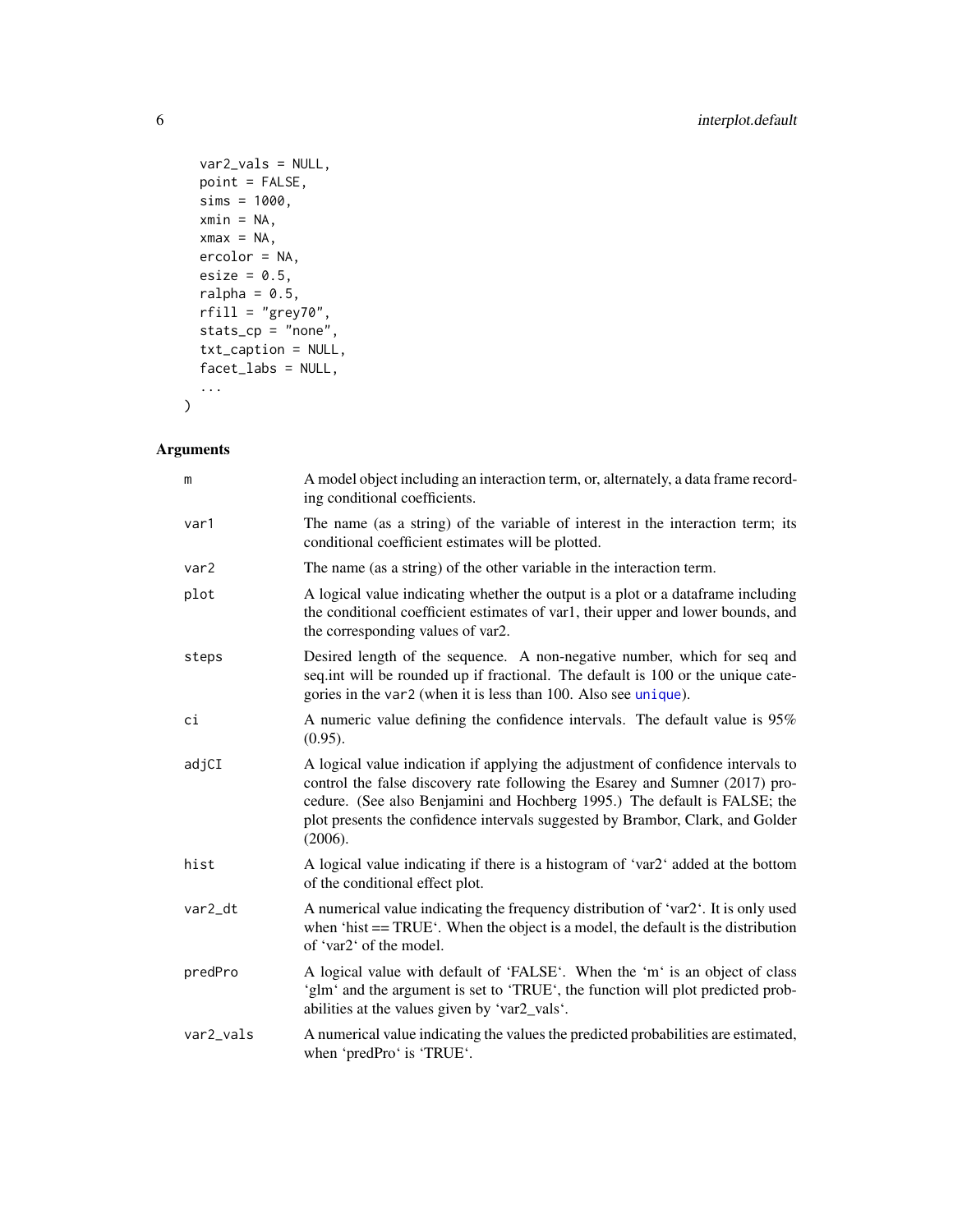<span id="page-6-0"></span>

| point       | A logical value determining the format of plot. By default, the function produces<br>a line plot when var2 takes on ten or more distinct values and a point (dot-and-<br>whisker) plot otherwise; option TRUE forces a point plot. |
|-------------|------------------------------------------------------------------------------------------------------------------------------------------------------------------------------------------------------------------------------------|
| sims        | Number of independent simulation draws used to calculate upper and lower<br>bounds of coefficient estimates: lower values run faster; higher values produce<br>smoother curves.                                                    |
| xmin        | A numerical value indicating the minimum value shown of x shown in the graph.<br>Rarely used.                                                                                                                                      |
| xmax        | A numerical value indicating the maximum value shown of x shown in the graph.<br>Rarely used.                                                                                                                                      |
| ercolor     | A character value indicating the outline color of the whisker or ribbon.                                                                                                                                                           |
| esize       | A numerical value indicating the size of the whisker or ribbon.                                                                                                                                                                    |
| ralpha      | A numerical value indicating the transparency of the ribbon.                                                                                                                                                                       |
| rfill       | A character value indicating the filling color of the ribbon.                                                                                                                                                                      |
| stats_cp    | A character value indicating what statistics to present as the plot note. Three<br>options are available: "none", "ci", and "ks". The default is "none". See the<br>Details for more information.                                  |
| txt_caption | A character string to add a note for the plot, a value will sending to ggplot2::labs(caption<br>$=$ txt_caption $)$ ).                                                                                                             |
| facet_labs  | An optional character vector of facet labels to be used when plotting an interac-<br>tion with a factor variable.                                                                                                                  |
| .           | Other ggplot aesthetics arguments for points in the dot-whisker plot or lines in<br>the line-ribbon plots. Not currently used.                                                                                                     |

interplot.default is a S3 method from the interplot. It works on two classes of objects:

- Ordinary linear models (object class: lm);
- Generalized linear models (object class: glm).

Because the output function is based on [ggplot](#page-0-0), any additional arguments and layers supported by ggplot2 can be added with the +.

interplot visualizes the conditional effect based on simulated marginal effects. The simulation provides a probabilistic distribution of moderation effect of the conditioning variable (var2) at every preset values (including the minimum and maximum values) of the conditioned variable (var1), denoted as Emin and Emax. This output allows the function to further examine the conditional effect statistically in two ways. One is to examine if the distribution of  $Emax - Emin$  covers zero. The other is to directly compare Emin and Emax through statistical tools for distributional comparisons. Users can choose either method by setting the argument stats\_cp to "ci" or "ks".

• "ci" provides the confidence interval of the difference of  $Emax-Emin$ . An interval including 0 suggests no statistical difference before and after the conditional effect is applied, and vise versa.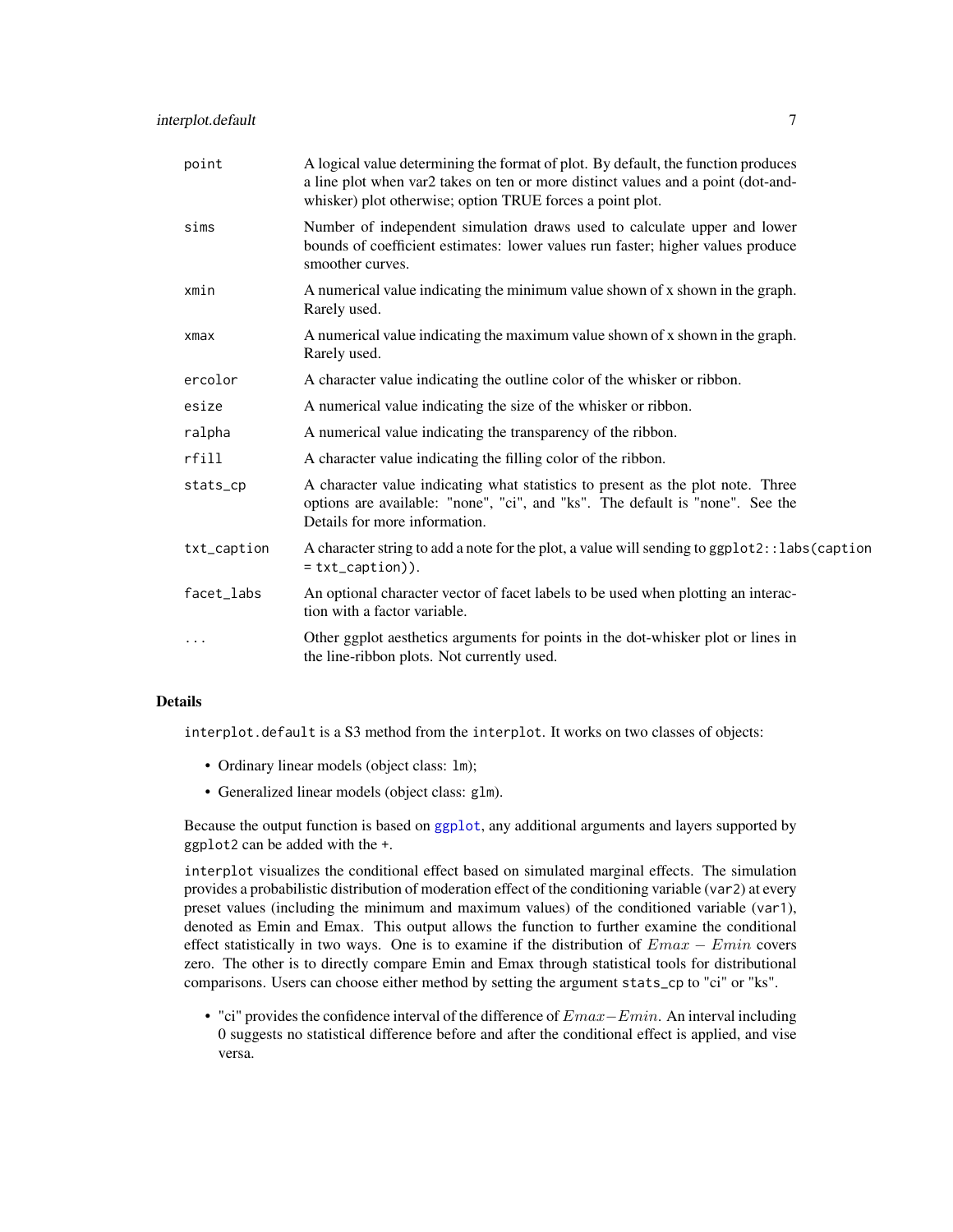<span id="page-7-0"></span>• "ks" presents the result of a two-sample Kolmogorov-Smirnov test of the simulated distributions of Emin and Emax. The output includes a D statistics and a p-value of the null hypothesis that the two distributions come from the same distribution at the 0.05 level.

See an illustration in the package vignette.

#### Value

The function returns a ggplot object.

#### Source

Benjamini, Yoav, and Yosef Hochberg. 1995. "Controlling the False Discovery Rate: A Practical and Powerful Approach to Multiple Testing". Journal of the Royal Statistical Society, Series B 57(1): 289–300.

Brambor, Thomas, William Roberts Clark, and Matt Golder. "Understanding interaction models: Improving empirical analyses". Political Analysis 14.1 (2006): 63-82.

Esarey, Justin, and Jane Lawrence Sumner. 2015. "Marginal Effects in Interaction Models: Determining and Controlling the False Positive Rate". URL: [http://jee3.web.rice.edu/interaction](http://jee3.web.rice.edu/interaction-overconfidence.pdf)-overconfidence. [pdf](http://jee3.web.rice.edu/interaction-overconfidence.pdf).

interplot.lmerMod *Plot Conditional Coefficients in Mixed-Effects Models with Interaction Terms*

#### Description

interplot.mlm is a method to calculate conditional coefficient estimates from the results of multilevel (mixed-effects) regression models with interaction terms.

#### Usage

```
## S3 method for class 'lmerMod'
interplot(
 m,
 var1,
 var2,
 plot = TRUE,
  steps = NULL,
  ci = 0.95,adjCI = FALSE,hist = FALSE,var2_dt = NA,
 predPro = FALSE,
 var2_vals = NULL,
  point = FALSE,
  sims = 5000,
```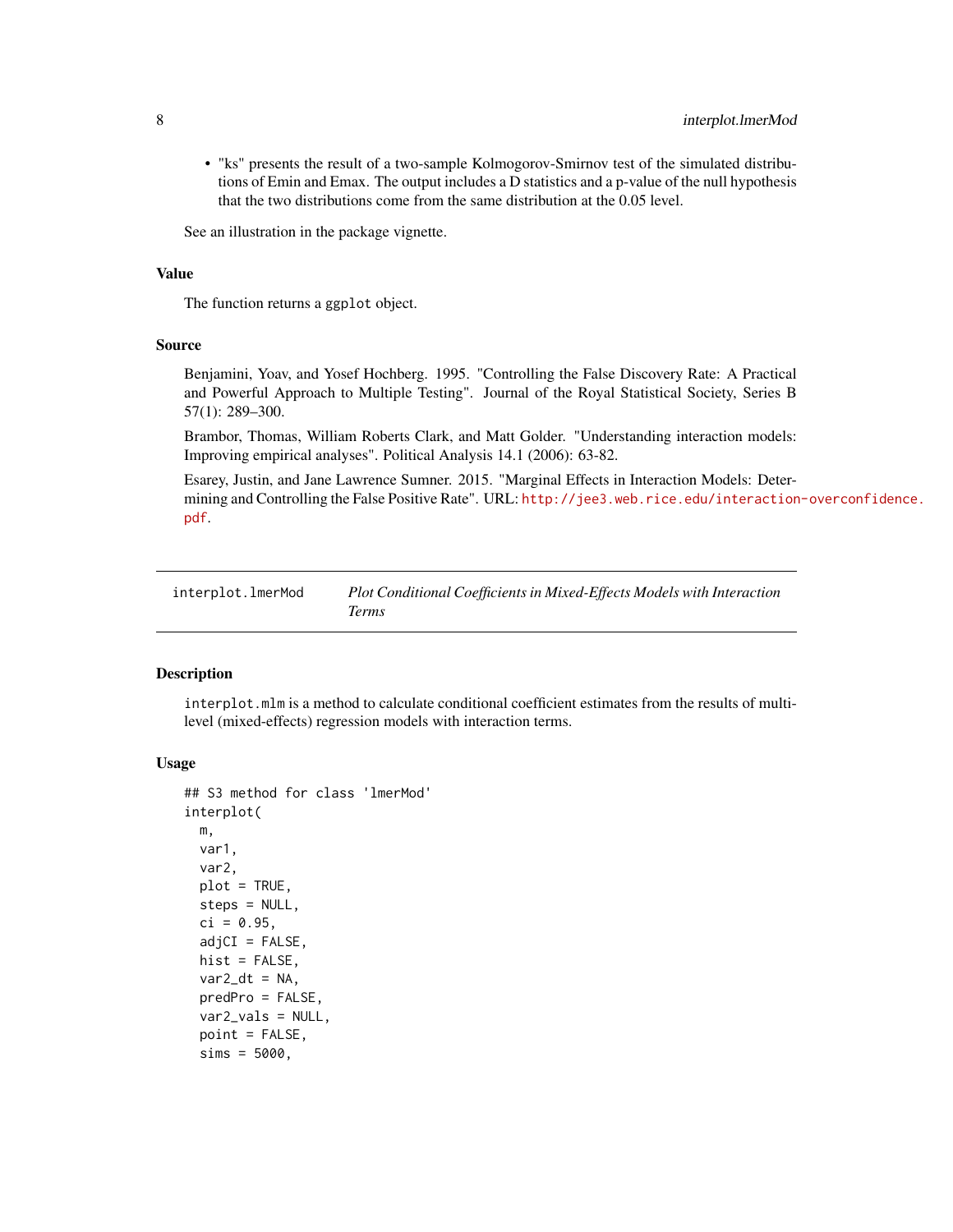```
xmin = NA,
 xmax = NA,
 ercolor = NA,
 esize = 0.5,
 ralpha = 0.5,
 rfill = "grey70",
 stats_cp = "none",
 txt_caption = NULL,facet_labs = NULL,
  ...
)
```

| m         | A model object including an interaction term, or, alternately, a data frame record-<br>ing conditional coefficients.                                                                                                               |
|-----------|------------------------------------------------------------------------------------------------------------------------------------------------------------------------------------------------------------------------------------|
| var1      | The name (as a string) of the variable of interest in the interaction term; its<br>conditional coefficient estimates will be plotted.                                                                                              |
| var2      | The name (as a string) of the other variable in the interaction term.                                                                                                                                                              |
| plot      | A logical value indicating whether the output is a plot or a dataframe including<br>the conditional coefficient estimates of var1, their upper and lower bounds, and<br>the corresponding values of var2.                          |
| steps     | Desired length of the sequence. A non-negative number, which for seq and<br>seq.int will be rounded up if fractional. The default is 100 or the unique cate-<br>gories in the var2 (when it is less than 100. Also see unique).    |
| сi        | A numeric value defining the confidence intervals. The default value is 95%<br>$(0.95)$ .                                                                                                                                          |
| adjCI     | Not working for 'lmer' outputs yet.                                                                                                                                                                                                |
| hist      | A logical value indicating if there is a histogram of 'var2' added at the bottom<br>of the conditional effect plot.                                                                                                                |
| var2_dt   | A numerical value indicating the frequency distribution of 'var2'. It is only used<br>when 'hist $==TRUE'$ . When the object is a model, the default is the distribution<br>of 'var2' of the model.                                |
| predPro   | A logical value with default of 'FALSE'. When the 'm' is an object of class<br>'glmerMod' and the argument is set to 'TRUE', the function will plot predicted<br>probabilities at the values given by 'var2_vals'.                 |
| var2_vals | A numerical value indicating the values the predicted probabilities are estimated,<br>when 'predPro' is 'TRUE'.                                                                                                                    |
| point     | A logical value determining the format of plot. By default, the function produces<br>a line plot when var2 takes on ten or more distinct values and a point (dot-and-<br>whisker) plot otherwise; option TRUE forces a point plot. |
| sims      | Number of independent simulation draws used to calculate upper and lower<br>bounds of coefficient estimates: lower values run faster; higher values produce<br>smoother curves.                                                    |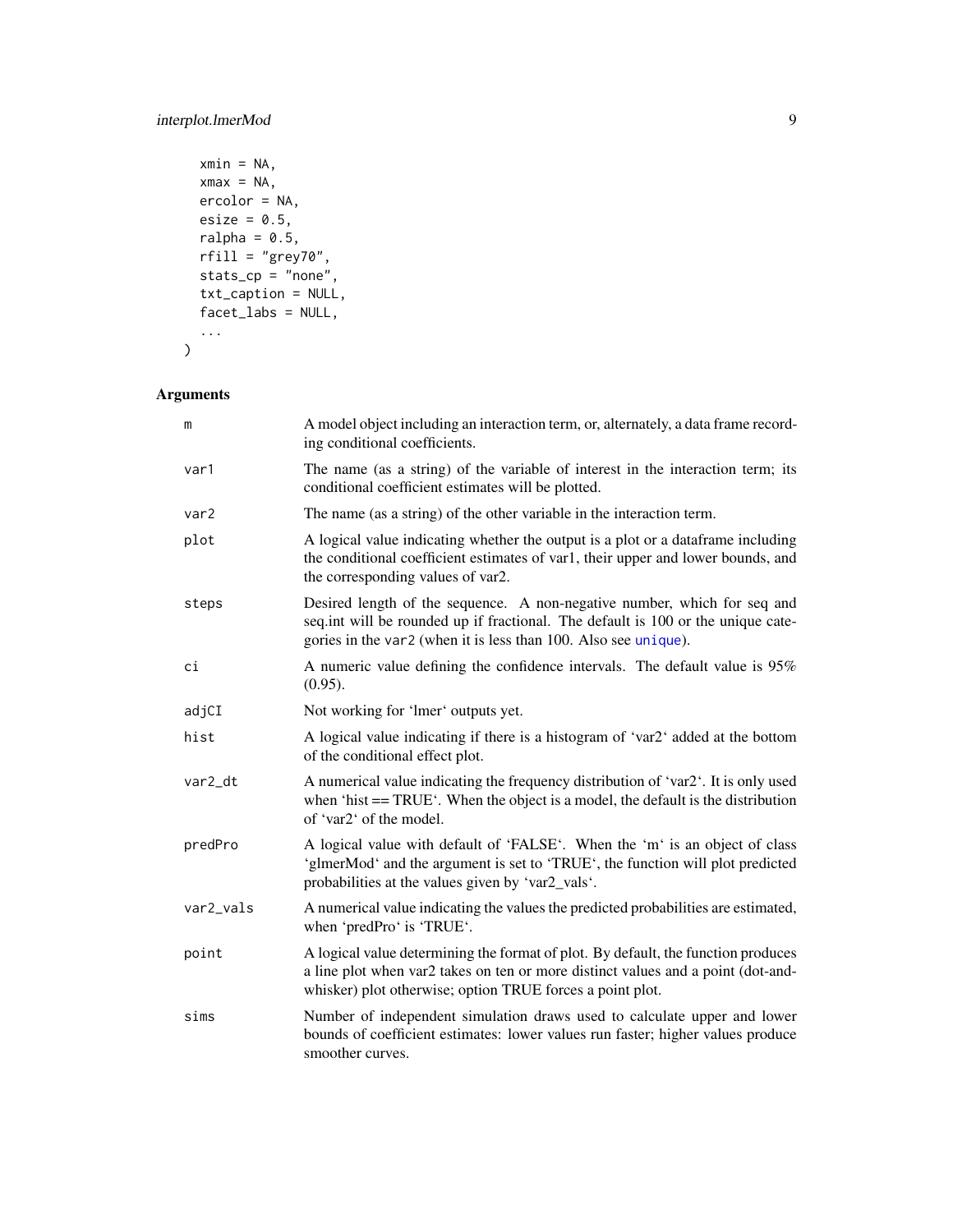<span id="page-9-0"></span>

| xmin        | A numerical value indicating the minimum value shown of x shown in the graph.<br>Rarely used.                                                                                                     |
|-------------|---------------------------------------------------------------------------------------------------------------------------------------------------------------------------------------------------|
| xmax        | A numerical value indicating the maximum value shown of x shown in the graph.<br>Rarely used.                                                                                                     |
| ercolor     | A character value indicating the outline color of the whisker or ribbon.                                                                                                                          |
| esize       | A numerical value indicating the size of the whisker or ribbon.                                                                                                                                   |
| ralpha      | A numerical value indicating the transparency of the ribbon.                                                                                                                                      |
| rfill       | A character value indicating the filling color of the ribbon.                                                                                                                                     |
| stats_cp    | A character value indicating what statistics to present as the plot note. Three<br>options are available: "none", "ci", and "ks". The default is "none". See the<br>Details for more information. |
| txt_caption | A character string to add a note for the plot, a value will sending to ggplot2:: labs (caption<br>$=$ txt_caption)).                                                                              |
| facet_labs  | An optional character vector of facet labels to be used when plotting an interac-<br>tion with a factor variable.                                                                                 |
| $\cdots$    | Other ggplot aesthetics arguments for points in the dot-whisker plot or lines in<br>the line-ribbon plots. Not currently used.                                                                    |
|             |                                                                                                                                                                                                   |

interplot.mlm is a S3 method from the interplot. It works on mixed-effects objects with class lmerMod and glmerMod.

Because the output function is based on [ggplot](#page-0-0), any additional arguments and layers supported by ggplot2 can be added with the +.

interplot visualizes the conditional effect based on simulated marginal effects. The simulation provides a probabilistic distribution of moderation effect of the conditioning variable (var2) at every preset values (including the minimum and maximum values) of the conditioned variable (var1), denoted as Emin and Emax. This output allows the function to further examine the conditional effect statistically in two ways. One is to examine if the distribution of  $Emax - Emin$  covers zero. The other is to directly compare Emin and Emax through statistical tools for distributional comparisons. Users can choose either method by setting the argument stats\_cp to "ci" or "ks".

- "ci" provides the confidence interval of the difference of  $Emax-Emin$ . An interval including 0 suggests no statistical difference before and after the conditional effect is applied, and vise versa.
- "ks" presents the result of a two-sample Kolmogorov-Smirnov test of the simulated distributions of Emin and Emax. The output includes a D statistics and a p-value of the null hypothesis that the two distributions come from the same distribution at the 0.05 level.

See an illustration in the package vignette.

#### Value

The function returns a ggplot object.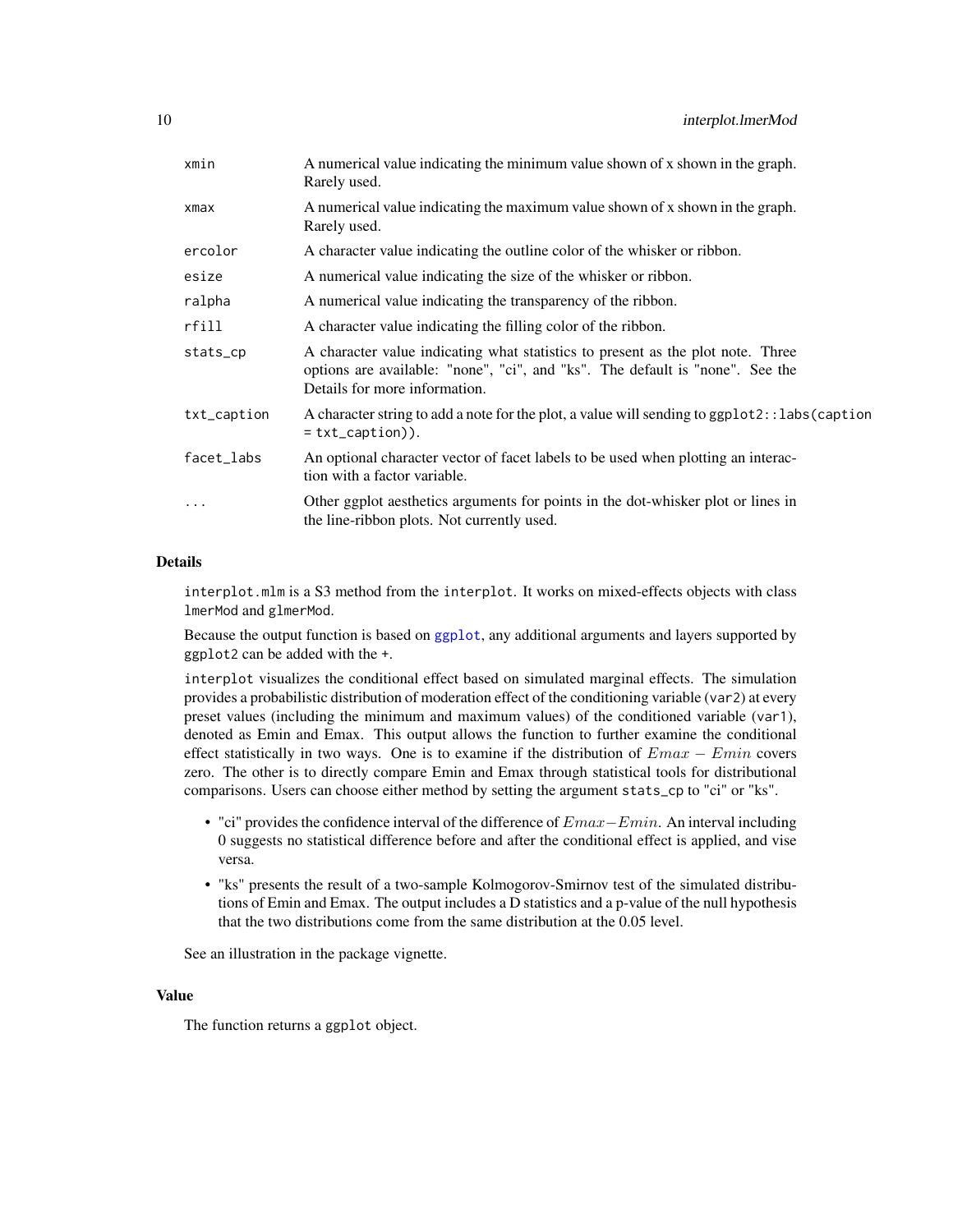<span id="page-10-0"></span>interplot.lmmi *Plot Conditional Coefficients in (Generalized) Linear Models with Imputed Data and Interaction Terms*

#### Description

interplot.mi is a method to calculate conditional coefficient estimates from the results of (generalized) linear regression models with interaction terms and multiply imputed data.

#### Usage

```
## S3 method for class 'lmmi'
interplot(
 m,
  var1,
  var2,
 plot = TRUE,
 steps = NULL,
  ci = 0.95,adjCI = FALSE,hist = FALSE,
  var2_dt = NA,
 predPro = FALSE,
  var2_vals = NULL,
 point = FALSE,
  sims = 5000,
  xmin = NA,
 xmax = NA,
 ercolor = NA,
 esize = 0.5,
  ralpha = 0.5,
  rfill = "grey70",
  stats_cp = "none",
  txt_caption = NULL,
  facet_labs = NULL,
  ...
```
)

| m                | A model object including an interaction term, or, alternately, a data frame record-<br>ing conditional coefficients.                  |
|------------------|---------------------------------------------------------------------------------------------------------------------------------------|
| var1             | The name (as a string) of the variable of interest in the interaction term; its<br>conditional coefficient estimates will be plotted. |
| var <sub>2</sub> | The name (as a string) of the other variable in the interaction term.                                                                 |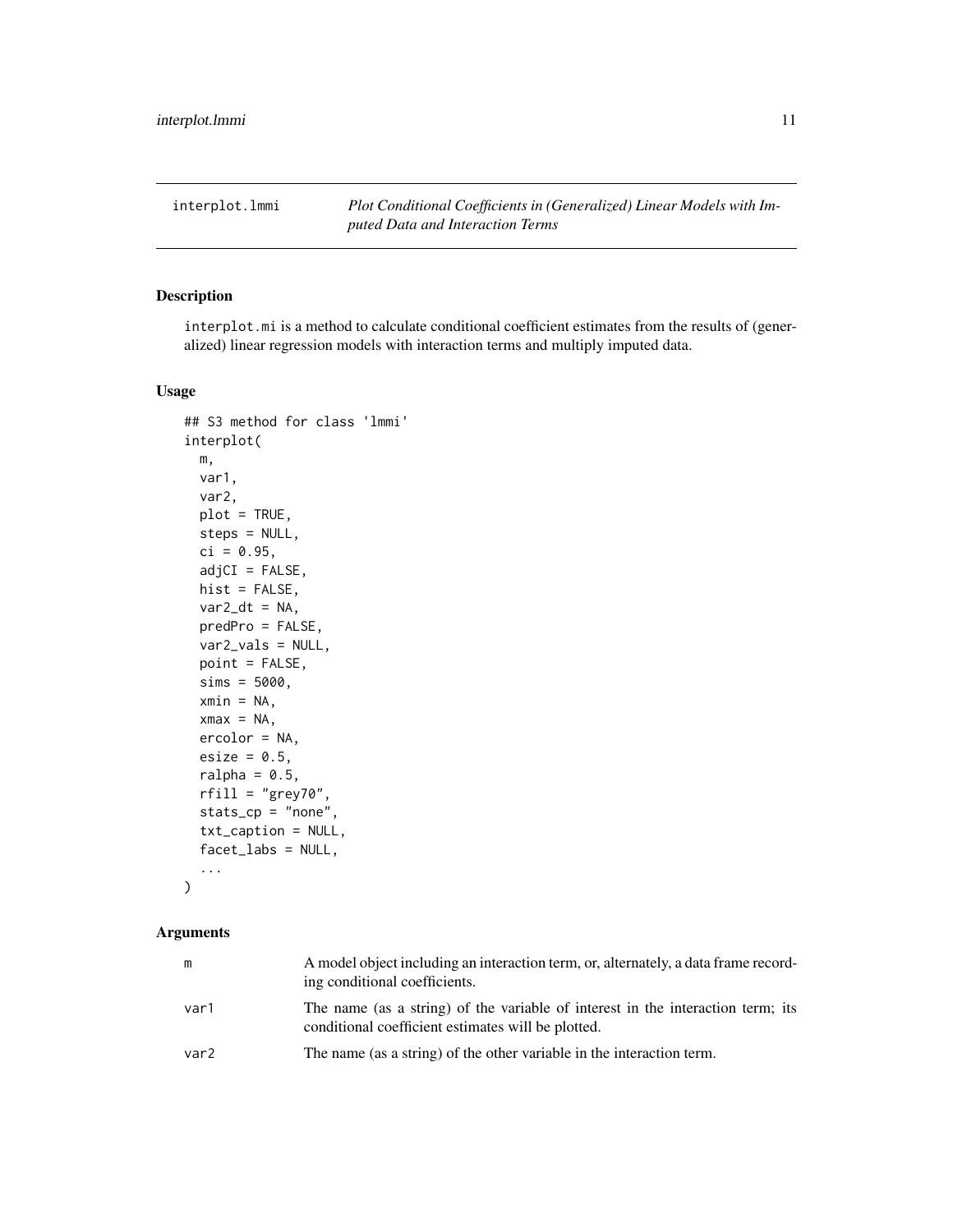<span id="page-11-0"></span>

| plot        | A logical value indicating whether the output is a plot or a dataframe including<br>the conditional coefficient estimates of var1, their upper and lower bounds, and<br>the corresponding values of var2.                                                                                                                                  |
|-------------|--------------------------------------------------------------------------------------------------------------------------------------------------------------------------------------------------------------------------------------------------------------------------------------------------------------------------------------------|
| steps       | Desired length of the sequence. A non-negative number, which for seq and<br>seq.int will be rounded up if fractional. The default is 100 or the unique cate-<br>gories in the var2 (when it is less than 100. Also see unique).                                                                                                            |
| сi          | A numeric value defining the confidence intervals. The default value is 95%<br>(0.95).                                                                                                                                                                                                                                                     |
| adjCI       | A logical value indication if applying the adjustment of confidence intervals to<br>control the false discovery rate following the Esarey and Sumner (2017) pro-<br>cedure. (See also Benjamini and Hochberg 1995.) The default is FALSE; the<br>plot presents the confidence intervals suggested by Brambor, Clark, and Golder<br>(2006). |
| hist        | A logical value indicating if there is a histogram of 'var2' added at the bottom<br>of the conditional effect plot.                                                                                                                                                                                                                        |
| var2_dt     | A numerical value indicating the frequency distribution of 'var2'. It is only used<br>when 'hist $==TRUE'$ . When the object is a model, the default is the distribution<br>of 'var2' of the model.                                                                                                                                        |
| predPro     | A logical value with default of 'FALSE'. When the 'm' is an object of class<br>'glm' and the argument is set to 'TRUE', the function will plot predicted prob-<br>abilities at the values given by 'var2_vals'.                                                                                                                            |
| var2_vals   | A numerical value indicating the values the predicted probabilities are estimated,<br>when 'predPro' is 'TRUE'.                                                                                                                                                                                                                            |
| point       | A logical value determining the format of plot. By default, the function produces<br>a line plot when var2 takes on ten or more distinct values and a point (dot-and-<br>whisker) plot otherwise; option TRUE forces a point plot.                                                                                                         |
| sims        | Number of independent simulation draws used to calculate upper and lower<br>bounds of coefficient estimates: lower values run faster; higher values produce<br>smoother curves.                                                                                                                                                            |
| xmin        | A numerical value indicating the minimum value shown of x shown in the graph.<br>Rarely used.                                                                                                                                                                                                                                              |
| xmax        | A numerical value indicating the maximum value shown of x shown in the graph.<br>Rarely used.                                                                                                                                                                                                                                              |
| ercolor     | A character value indicating the outline color of the whisker or ribbon.                                                                                                                                                                                                                                                                   |
| esize       | A numerical value indicating the size of the whisker or ribbon.                                                                                                                                                                                                                                                                            |
| ralpha      | A numerical value indicating the transparency of the ribbon.                                                                                                                                                                                                                                                                               |
| rfill       | A character value indicating the filling color of the ribbon.                                                                                                                                                                                                                                                                              |
| stats_cp    | A character value indicating what statistics to present as the plot note. Three<br>options are available: "none", "ci", and "ks". The default is "none". See the<br>Details for more information.                                                                                                                                          |
| txt_caption | A character string to add a note for the plot, a value will sending to ggplot2::labs(caption<br>$= txt_c$ <sub>aption</sub> $)).$                                                                                                                                                                                                          |
| facet_labs  | An optional character vector of facet labels to be used when plotting an interac-<br>tion with a factor variable.                                                                                                                                                                                                                          |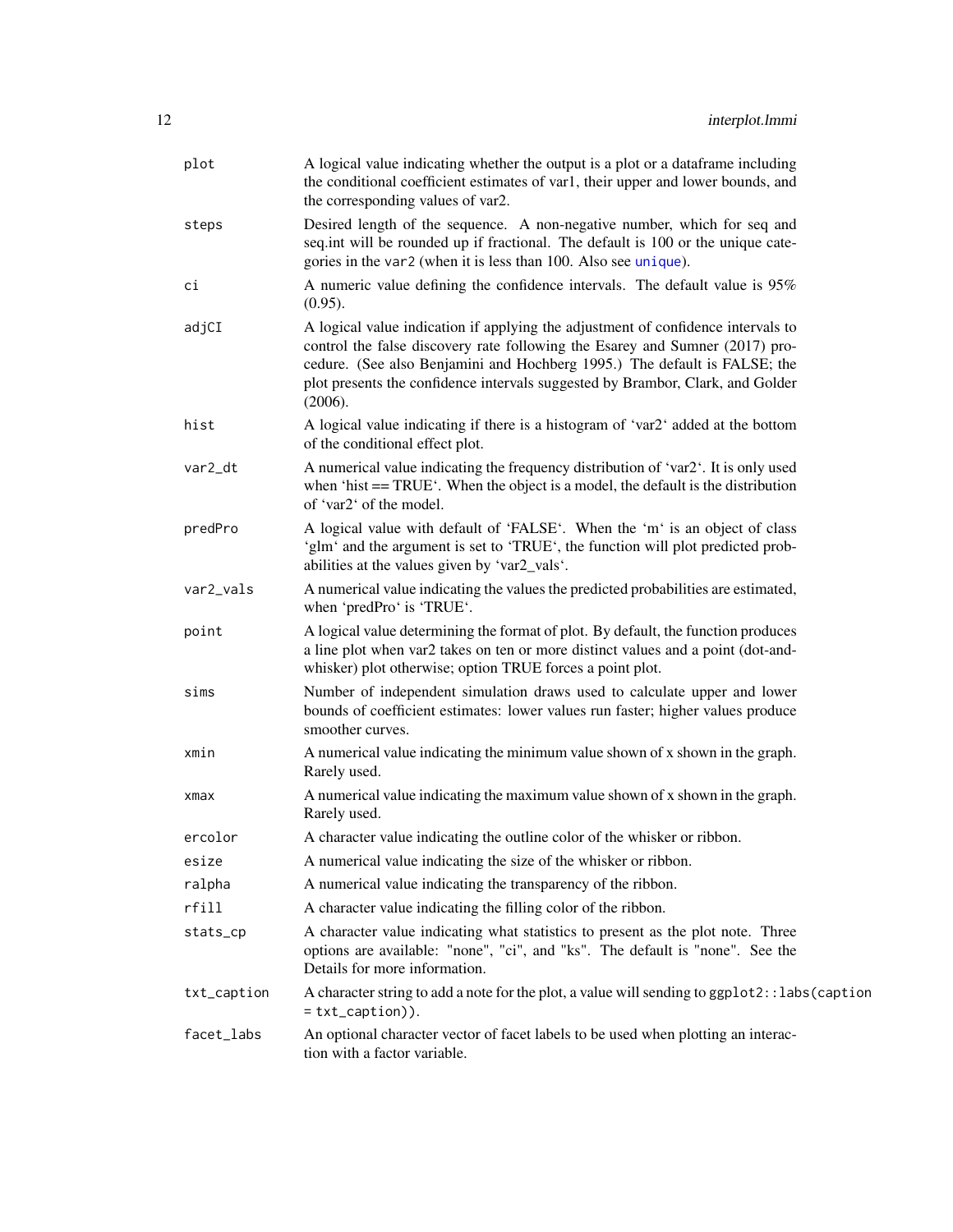#### <span id="page-12-0"></span>interplot.lmmi 13

... Other ggplot aesthetics arguments for points in the dot-whisker plot or lines in the line-ribbon plots. Not currently used.

#### Details

interplot.lmmi and interplot.glmmi are S3 methods from the interplot. This function can work on interactions from results in the class of list generated by mitools.

Because the output function is based on [ggplot](#page-0-0), any additional arguments and layers supported by ggplot2 can be added with the +.

interplot visualizes the conditional effect based on simulated marginal effects. The simulation provides a probabilistic distribution of moderation effect of the conditioning variable (var2) at every preset values (including the minimum and maximum values) of the conditioned variable (var1), denoted as Emin and Emax. This output allows the function to further examine the conditional effect statistically in two ways. One is to examine if the distribution of  $Emax - Emin$  covers zero. The other is to directly compare Emin and Emax through statistical tools for distributional comparisons. Users can choose either method by setting the argument stats\_cp to "ci" or "ks".

- "ci" provides the confidence interval of the difference of  $Emax-Emin$ . An interval including 0 suggests no statistical difference before and after the conditional effect is applied, and vise versa.
- "ks" presents the result of a two-sample Kolmogorov-Smirnov test of the simulated distributions of Emin and Emax. The output includes a D statistics and a p-value of the null hypothesis that the two distributions come from the same distribution at the 0.05 level.

See an illustration in the package vignette.

#### Value

The function returns a ggplot object.

#### Source

Benjamini, Yoav, and Yosef Hochberg. 1995. "Controlling the False Discovery Rate: A Practical and Powerful Approach to Multiple Testing". Journal of the Royal Statistical Society, Series B 57(1): 289–300.

Brambor, Thomas, William Roberts Clark, and Matt Golder. "Understanding interaction models: Improving empirical analyses". Political Analysis 14.1 (2006): 63-82.

Esarey, Justin, and Jane Lawrence Sumner. 2015. "Marginal Effects in Interaction Models: Determining and Controlling the False Positive Rate". URL: [http://jee3.web.rice.edu/interaction](http://jee3.web.rice.edu/interaction-overconfidence.pdf)-overconfidence. [pdf](http://jee3.web.rice.edu/interaction-overconfidence.pdf).

#### Examples

```
library(interplot)
library(mitools)
data(smi)
model1 <- with(smi, glm(drinkreg \sim wave \star sex, family = binomial()))
```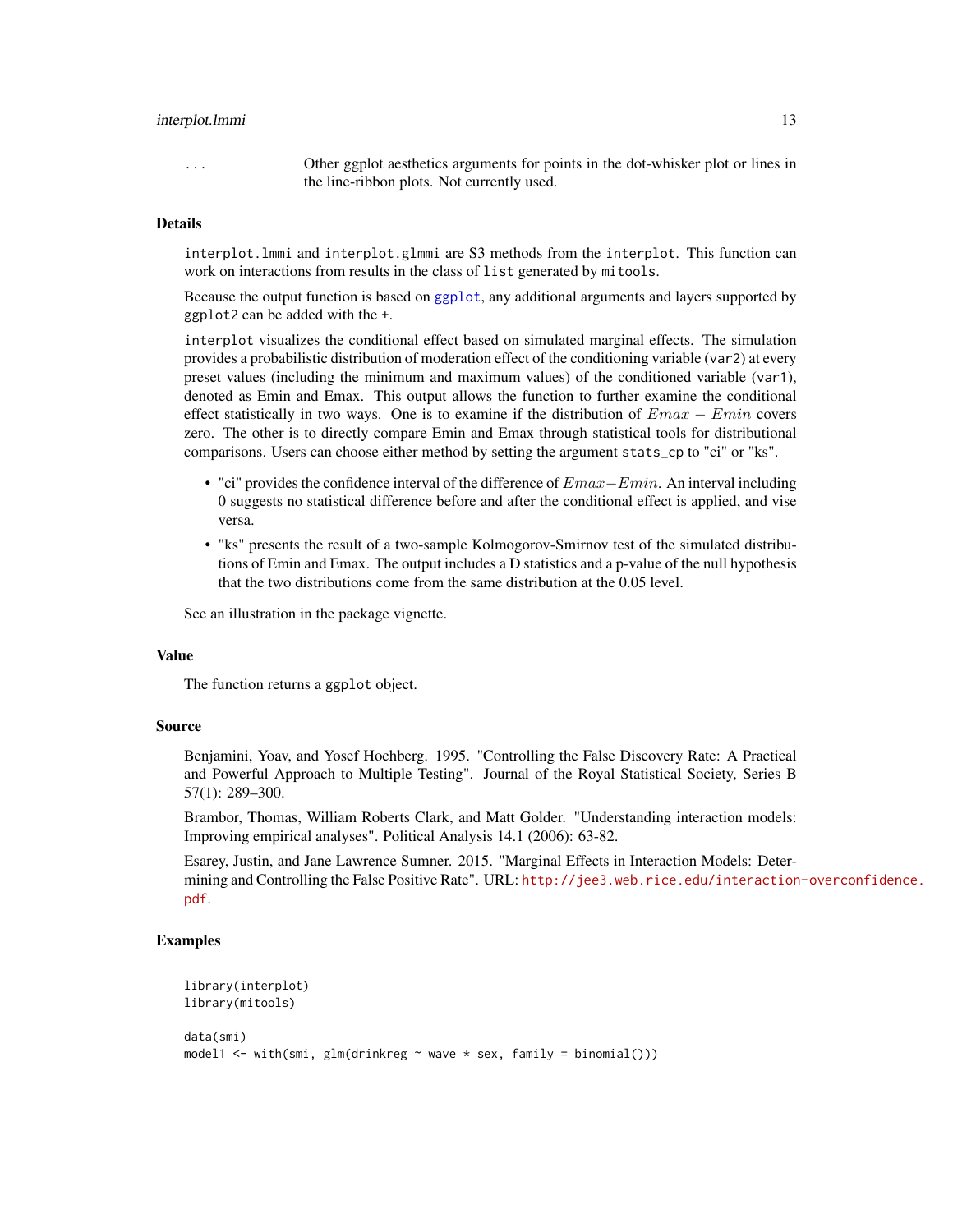```
interplot(model1, var1 = "sex", var2 = "wave")
```
interplot.mlmmi *Plot Conditional Coefficients in Mixed-Effects Models with Imputed Data and Interaction Terms*

#### Description

interplot.mlmmi is a method to calculate conditional coefficient estimates from the results of multilevel (mixed-effects) regression models with interaction terms and multiply imputed data.

#### Usage

```
## S3 method for class 'mlmmi'
interplot(
 m,
 var1,
  var2,
 plot = TRUE,
  steps = NULL,
  ci = 0.95,adjCI = FALSE,hist = FALSE,
 var2_dt = NA,
 predPro = FALSE,
  var2_vals = NULL,
 point = FALSE,
  sims = 5000,xmin = NA,
  xmax = NA,
 ercolor = NA,
 esize = 0.5,
  ralpha = 0.5,
  rfill = "grey70",
  stats_cp = "none",
  txt_caption = NULL,
  facet_labs = NULL,
  ...
\mathcal{L}
```

| m    | A model object including an interaction term, or, alternately, a data frame record- |
|------|-------------------------------------------------------------------------------------|
|      | ing conditional coefficients.                                                       |
| var1 | The name (as a string) of the variable of interest in the interaction term; its     |
|      | conditional coefficient estimates will be plotted.                                  |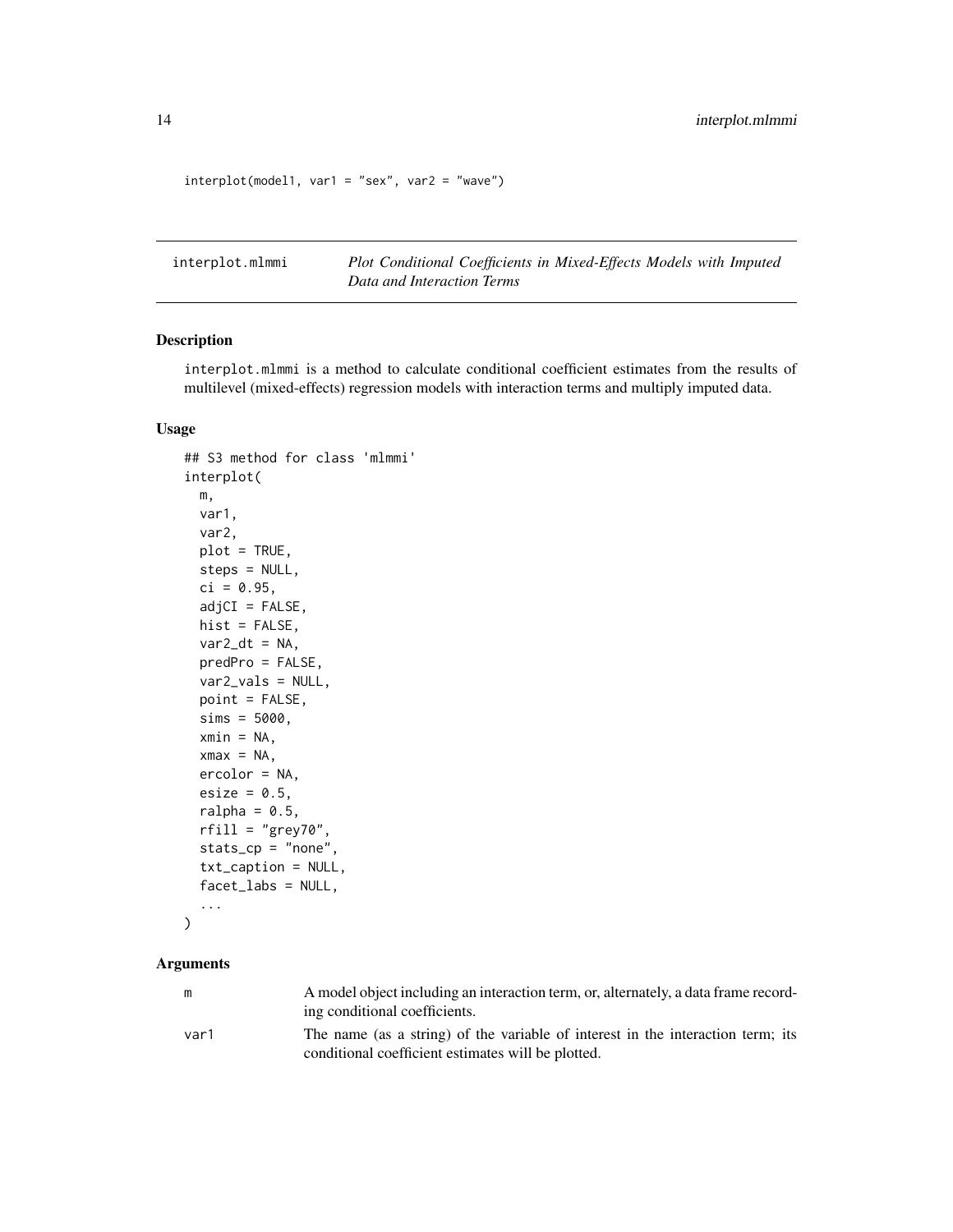<span id="page-14-0"></span>

| var2        | The name (as a string) of the other variable in the interaction term.                                                                                                                                                              |
|-------------|------------------------------------------------------------------------------------------------------------------------------------------------------------------------------------------------------------------------------------|
| plot        | A logical value indicating whether the output is a plot or a dataframe including<br>the conditional coefficient estimates of var1, their upper and lower bounds, and<br>the corresponding values of var2.                          |
| steps       | Desired length of the sequence. A non-negative number, which for seq and<br>seq.int will be rounded up if fractional. The default is 100 or the unique cate-<br>gories in the var2 (when it is less than 100. Also see unique).    |
| сi          | A numeric value defining the confidence intervals. The default value is 95%<br>(0.95).                                                                                                                                             |
| adjCI       | Not working for 'lmer' outputs yet.                                                                                                                                                                                                |
| hist        | A logical value indicating if there is a histogram of 'var2' added at the bottom<br>of the conditional effect plot.                                                                                                                |
| var2_dt     | A numerical value indicating the frequency distribution of 'var2'. It is only used<br>when 'hist $==TRUE'$ . When the object is a model, the default is the distribution<br>of 'var2' of the model.                                |
| predPro     | A logical value with default of 'FALSE'. When the 'm' is an object of class<br>'glmerMod' and the argument is set to 'TRUE', the function will plot predicted<br>probabilities at the values given by 'var2_vals'.                 |
| var2_vals   | A numerical value indicating the values the predicted probabilities are estimated,<br>when 'predPro' is 'TRUE'.                                                                                                                    |
| point       | A logical value determining the format of plot. By default, the function produces<br>a line plot when var2 takes on ten or more distinct values and a point (dot-and-<br>whisker) plot otherwise; option TRUE forces a point plot. |
| sims        | Number of independent simulation draws used to calculate upper and lower<br>bounds of coefficient estimates: lower values run faster; higher values produce<br>smoother curves.                                                    |
| xmin        | A numerical value indicating the minimum value shown of x shown in the graph.<br>Rarely used.                                                                                                                                      |
| xmax        | A numerical value indicating the maximum value shown of x shown in the graph.<br>Rarely used.                                                                                                                                      |
| ercolor     | A character value indicating the outline color of the whisker or ribbon.                                                                                                                                                           |
| esize       | A numerical value indicating the size of the whisker or ribbon.                                                                                                                                                                    |
| ralpha      | A numerical value indicating the transparency of the ribbon.                                                                                                                                                                       |
| rfill       | A character value indicating the filling color of the ribbon.                                                                                                                                                                      |
| stats_cp    | A character value indicating what statistics to present as the plot note. Three<br>options are available: "none", "ci", and "ks". The default is "none". See the<br>Details for more information.                                  |
| txt_caption | A character string to add a note for the plot, a value will sending to ggplot2::labs(caption<br>$= txt_c$ aption)).                                                                                                                |
| facet_labs  | An optional character vector of facet labels to be used when plotting an interac-<br>tion with a factor variable.                                                                                                                  |
|             | Other ggplot aesthetics arguments for points in the dot-whisker plot or lines in<br>the line-ribbon plots. Not currently used.                                                                                                     |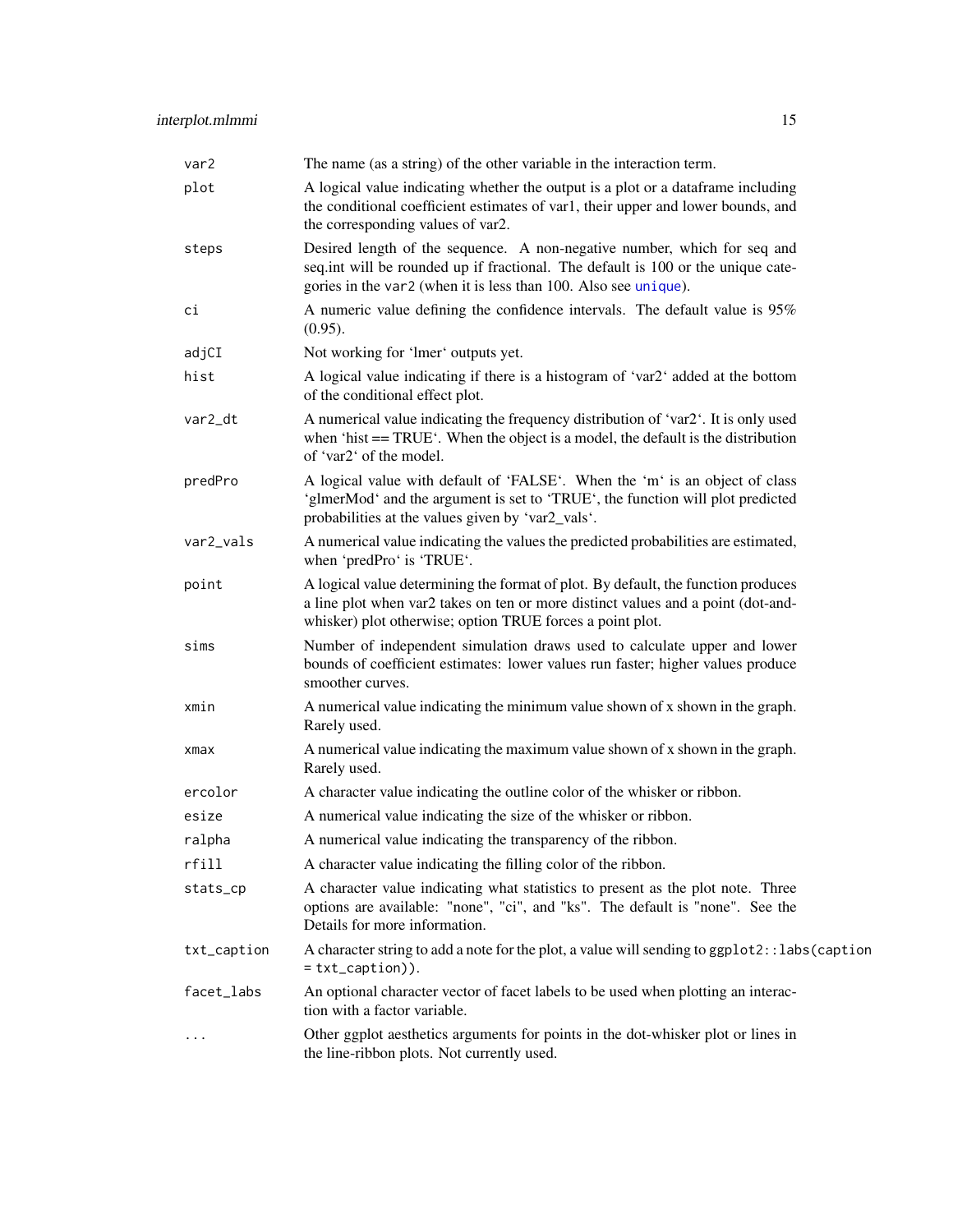<span id="page-15-0"></span>interplot.mlmmi and interplot.gmlmmi are S3 methods from the interplot. It works on lists of mixed-effects objects with class lmerMod and glmerMod generated by mitools and lme4.

Because the output function is based on [ggplot](#page-0-0), any additional arguments and layers supported by ggplot2 can be added with the +.

interplot visualizes the conditional effect based on simulated marginal effects. The simulation provides a probabilistic distribution of moderation effect of the conditioning variable (var2) at every preset values (including the minimum and maximum values) of the conditioned variable (var1), denoted as Emin and Emax. This output allows the function to further examine the conditional effect statistically in two ways. One is to examine if the distribution of  $Emax - Emin$  covers zero. The other is to directly compare Emin and Emax through statistical tools for distributional comparisons. Users can choose either method by setting the argument stats\_cp to "ci" or "ks".

- "ci" provides the confidence interval of the difference of  $Emax-Emin$ . An interval including 0 suggests no statistical difference before and after the conditional effect is applied, and vise versa.
- "ks" presents the result of a two-sample Kolmogorov-Smirnov test of the simulated distributions of Emin and Emax. The output includes a D statistics and a p-value of the null hypothesis that the two distributions come from the same distribution at the 0.05 level.

See an illustration in the package vignette.

#### Value

The function returns a ggplot object.

interplot.plot *Plot Conditional Coefficients in Models with Interaction Terms*

#### Description

Graph based on the data frame of statistics about the conditional effect of an interaction.

#### Usage

```
## S3 method for class 'plot'
interplot(
 m,
 var1 = NULL,var2 = NULL,plot = TRUE,
 steps = NULL,
  ci = 0.95,
  adjCI = FALSE,hist = FALSE,var2_dt = NULL,
```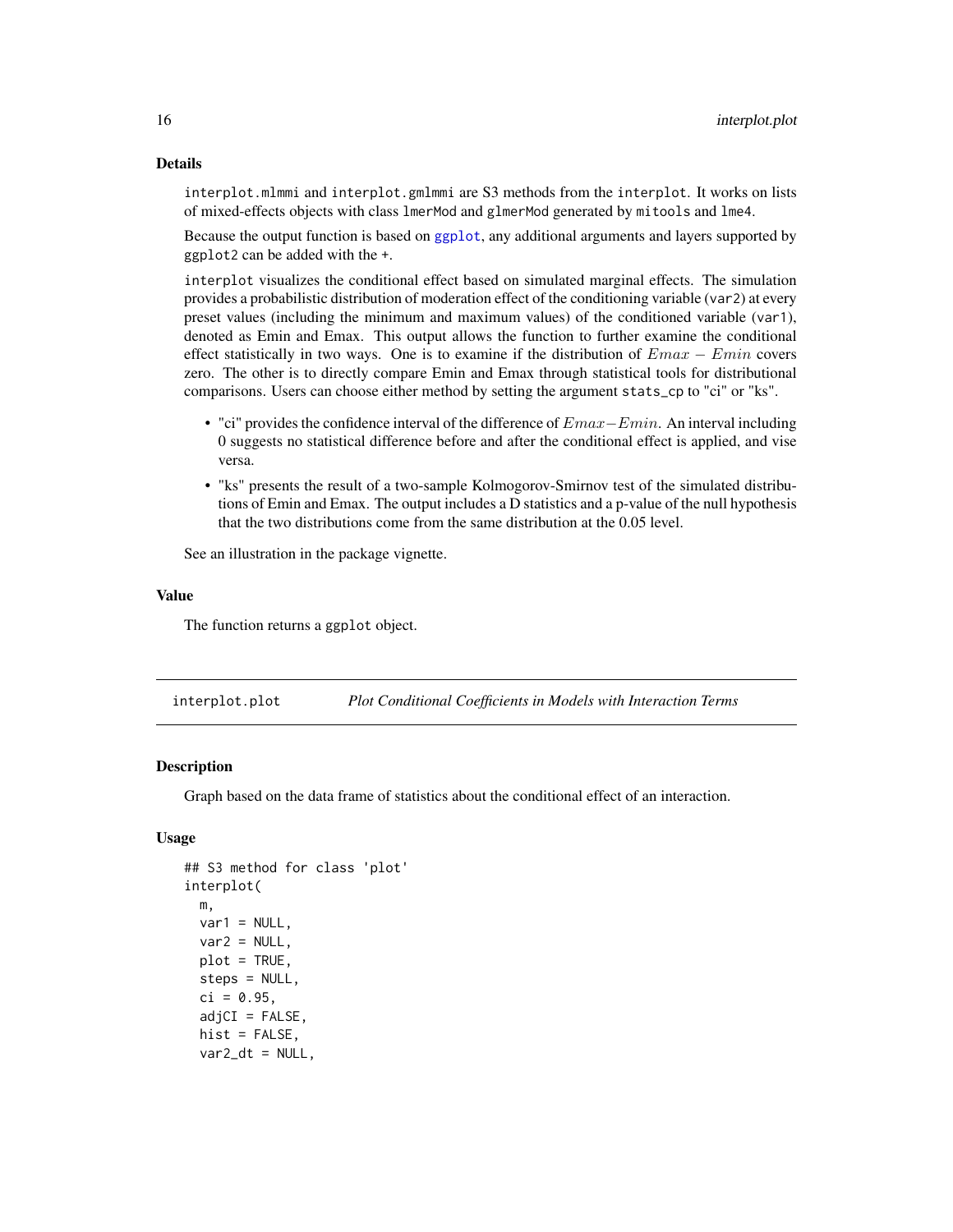#### <span id="page-16-0"></span>interplot.plot 17

```
predPro = FALSE,
var2_vals = NULL,
point = FALSE,sims = 5000,
xmin = NA,
xmax = NA,
ercolor = NA,
esize = 0.5,
ralpha = 0.5,
rfill = "grey70",
stats_cp = "none",
txt_caption = NULL,
ci_diff = NULL,
ks_diff = NULL,
...
```
#### Arguments

)

| m       | A model object including an interaction term, or, alternately, a data frame record-<br>ing conditional coefficients. This data frame should includes four columns:                                                                                   |
|---------|------------------------------------------------------------------------------------------------------------------------------------------------------------------------------------------------------------------------------------------------------|
|         | • fake: The sequence of var1 (the item whose effect will be conditioned on<br>in the interaction);                                                                                                                                                   |
|         | • coef1: The point estimates of the coefficient of var1 at each break point.                                                                                                                                                                         |
|         | • ub: The upper bound of the simulated 95% CI.                                                                                                                                                                                                       |
|         | • lb: The lower bound of the simulated $95\%$ CI.                                                                                                                                                                                                    |
| var1    | The name (as a string) of the variable of interest in the interaction term; its<br>conditional coefficient estimates will be plotted.                                                                                                                |
| var2    | The name (as a string) of the other variable in the interaction term.                                                                                                                                                                                |
| plot    | A logical value indicating whether the output is a plot or a dataframe including<br>the conditional coefficient estimates of var1, their upper and lower bounds, and<br>the corresponding values of var2.                                            |
| steps   | Desired length of the sequence. A non-negative number, which for seq and<br>seq.int will be rounded up if fractional. The default is 100 or the unique cate-<br>gories in the var2 (when it is less than 100. Also see unique).                      |
| сi      | is a numeric value inherited from the data wrangling functions in this package.<br>Adding it here is just for the method consistency.                                                                                                                |
| adjCI   | Succeeded from the data management functions in 'interplot' package.                                                                                                                                                                                 |
| hist    | A logical value indicating if there is a histogram of 'var2' added at the bottom<br>of the conditional effect plot.                                                                                                                                  |
| var2_dt | A numerical value indicating the frequency distribution of 'var2'. It is only used<br>when 'hist $==TRUE'$ . When the object is a model, the default is the distribution<br>of 'var2' of the model.                                                  |
| predPro | A logical value with default of 'FALSE'. When the 'm' is an output of a general<br>linear model (class 'glm' or 'glmerMod') and the argument is set to 'TRUE',<br>the function will plot predicted probabilities at the values given by 'var2_vals'. |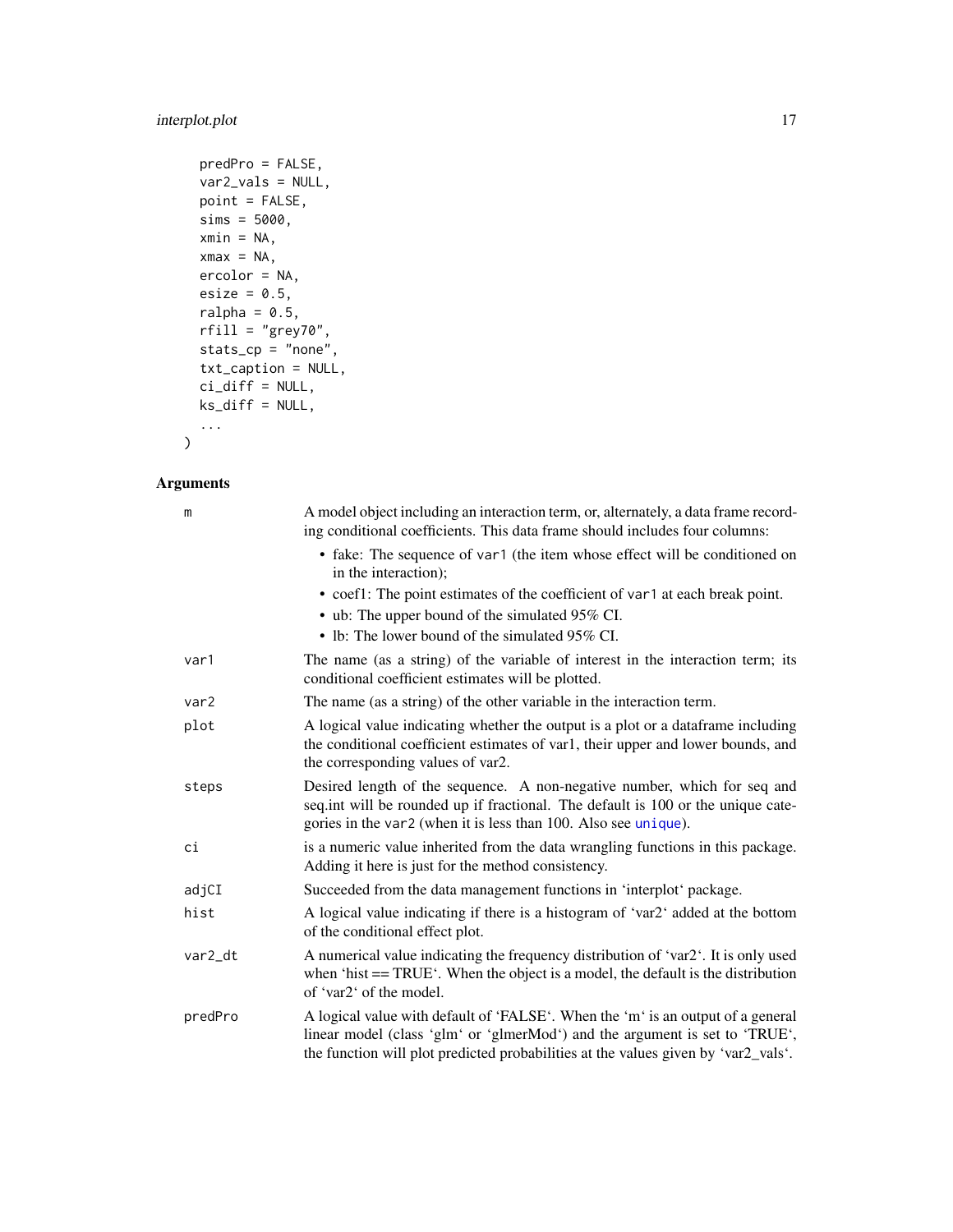<span id="page-17-0"></span>

| var2_vals   | A numerical value indicating the values the predicted probabilities are estimated,<br>when 'predPro' is 'TRUE'.                                                                                                                    |
|-------------|------------------------------------------------------------------------------------------------------------------------------------------------------------------------------------------------------------------------------------|
| point       | A logical value determining the format of plot. By default, the function produces<br>a line plot when var2 takes on ten or more distinct values and a point (dot-and-<br>whisker) plot otherwise; option TRUE forces a point plot. |
| sims        | Number of independent simulation draws used to calculate upper and lower<br>bounds of coefficient estimates: lower values run faster; higher values produce<br>smoother curves.                                                    |
| xmin        | A numerical value indicating the minimum value shown of x shown in the graph.<br>Rarely used.                                                                                                                                      |
| xmax        | A numerical value indicating the maximum value shown of x shown in the graph.<br>Rarely used.                                                                                                                                      |
| ercolor     | A character value indicating the outline color of the whisker or ribbon.                                                                                                                                                           |
| esize       | A numerical value indicating the size of the whisker or ribbon.                                                                                                                                                                    |
| ralpha      | A numerical value indicating the transparency of the ribbon.                                                                                                                                                                       |
| rfill       | A character value indicating the filling color of the ribbon.                                                                                                                                                                      |
| stats_cp    | A character value indicating what statistics to present as the plot note. Three<br>options are available: "none", "ci", and "ks". The default is "none". See the<br>Details for more information.                                  |
| txt_caption | A character string to add a note for the plot, a value will sending to ggplot2::labs(caption<br>$= txt_c$ <sub>aption</sub> $)).$                                                                                                  |
| ci_diff     | A numerical vector with a pair of values indicating the confidence intervals of<br>the difference between var1 and var2.                                                                                                           |
| ks_diff     | A ks. test object of the effect of var1 conditioned on var2.                                                                                                                                                                       |
| $\ddotsc$   | Other ggplot aesthetics arguments for points in the dot-whisker plot or lines in<br>the line-ribbon plots. Not currently used.                                                                                                     |

interplot.plot is a S3 method from the interplot. It generates plots of conditional coefficients.

Because the output function is based on [ggplot](#page-0-0), any additional arguments and layers supported by ggplot2 can be added with the +.

interplot visualizes the conditional effect based on simulated marginal effects. The simulation provides a probabilistic distribution of moderation effect of the conditioning variable (var2) at every preset values (including the minimum and maximum values) of the conditioned variable (var1), denoted as Emin and Emax. This output allows the function to further examine the conditional effect statistically in two ways. One is to examine if the distribution of  $Emax - Emin$  covers zero. The other is to directly compare Emin and Emax through statistical tools for distributional comparisons. Users can choose either method by setting the argument stats\_cp to "ci" or "ks".

• "ci" provides the confidence interval of the difference of  $Emax-Emin$ . An interval including 0 suggests no statistical difference before and after the conditional effect is applied, and vise versa.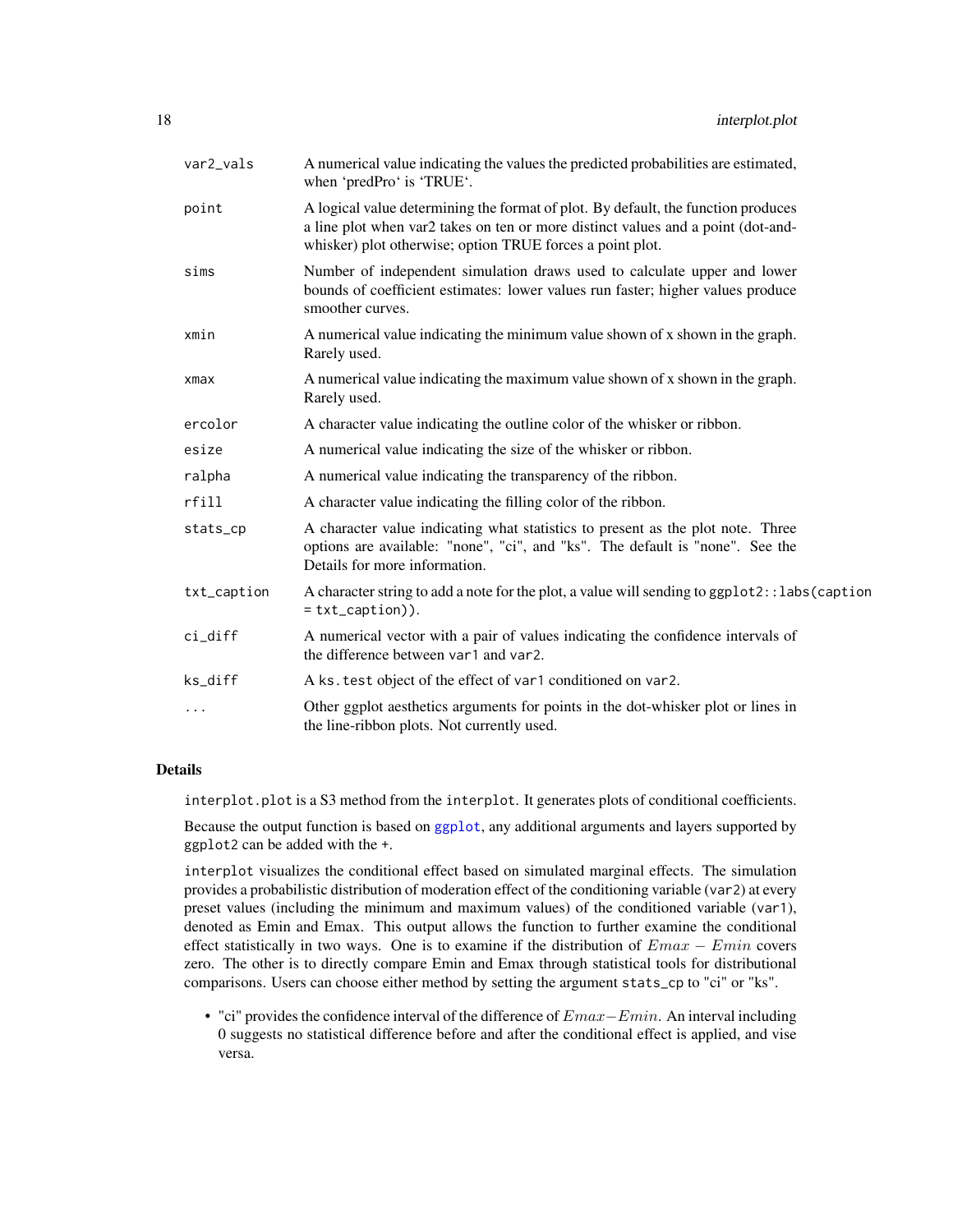#### interplot.plot 19

• "ks" presents the result of a two-sample Kolmogorov-Smirnov test of the simulated distributions of Emin and Emax. The output includes a D statistics and a p-value of the null hypothesis that the two distributions come from the same distribution at the 0.05 level.

See an illustration in the package vignette.

#### Value

The function returns a ggplot object.